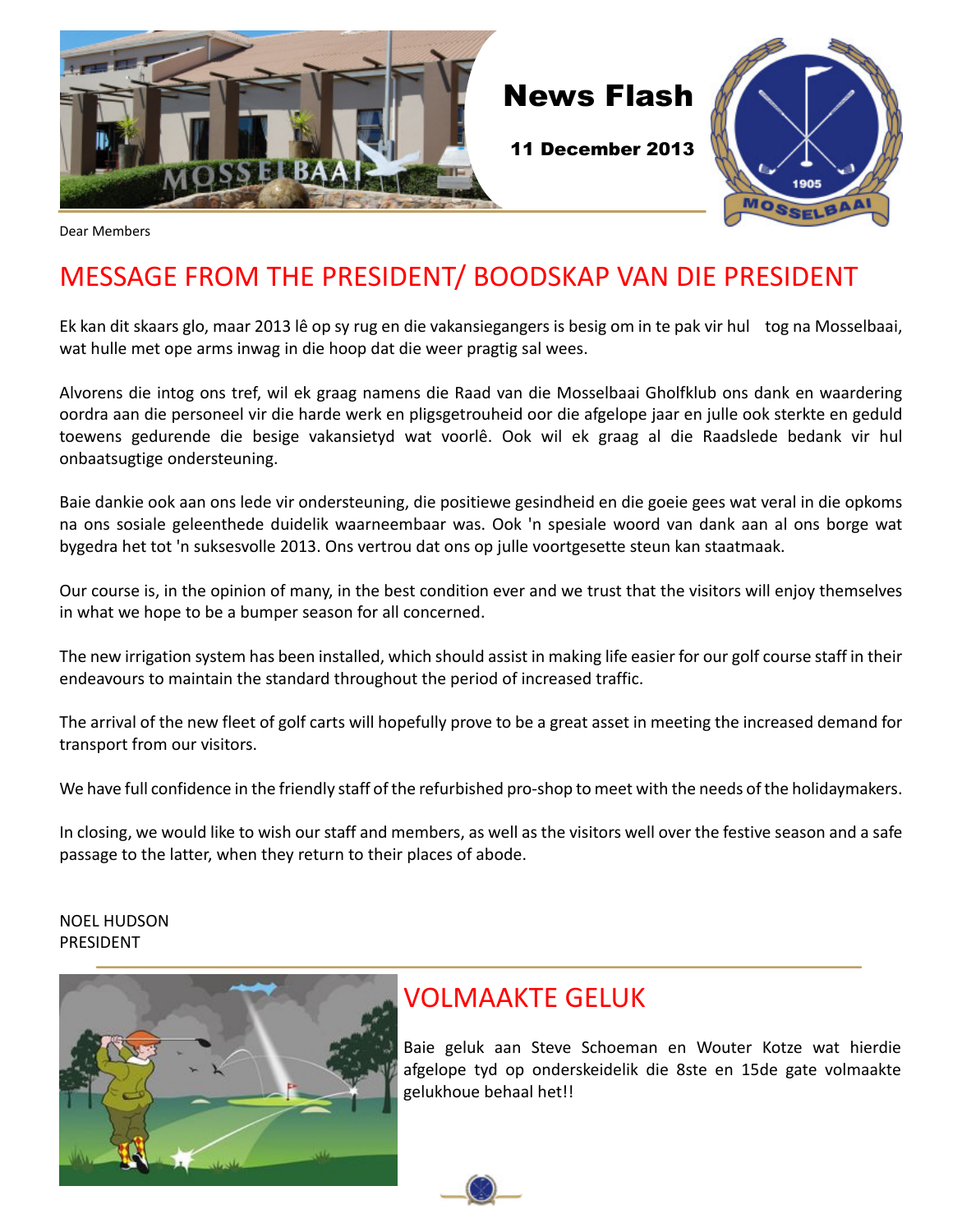### NEW CARTS



1 December saw the welcome arrival of 25 brand new EZGO golf carts to be used by our Club on a 4 year split rental contract basis. The beauty of this deal is that no capital expenditure was necessary; all the Club have to do is to insure and charge the carts and keep them tidy. At the end of the month the revenue is split 50/50 between the Club and EZGO. The bonus on the whole package is that the supplier sacrificed the split for December and January as a gesture of good will to the Club. This is of course our busiest two months of the year. The carts are fitted with 2 sand bottles, cooler box, club and ball washer, rain sail, a split windscreen and a state of the art GPS. The GPS system also has a unique management function to control the carts, the pace of play and any illegal movements.

With the new carts and the ongoing building of cart paths, it goes without saying that the applicable fees have to be increased. With immediate effect the following rates will apply with regards to golf cart rental:

- Member 18 holes R185-00 (Incl R10 trail fee)
- Member 9 holes R120-00 (Incl R5 trail fee)
- Visitor 18 holes R250-00 (Incl R10 trail fee)
- Visitor 9 holes R160-00 (Incl R5 trail fee)
- Son/Mon Special Inclusive R240-00 pp sharing

PLEASE NOTE:- Members using other member's golf carts will pay a R20 trail fee/18h, and visitors using a member / own cart will pay a R40-00 trail fee/18h.



#### VRYDAGAANDE VLEISTREKKING:



Baie dankie aan Andre Marx, eienaar van Ultra Meat (by die Mikeva Sentrum), vir die borg van ons Vrydag-aande se vleistrekking en Fantastic Friday. Indien jy nog nie daar was nie, is dit nou die tyd om van hulle heerlike produkte aan te skaf.

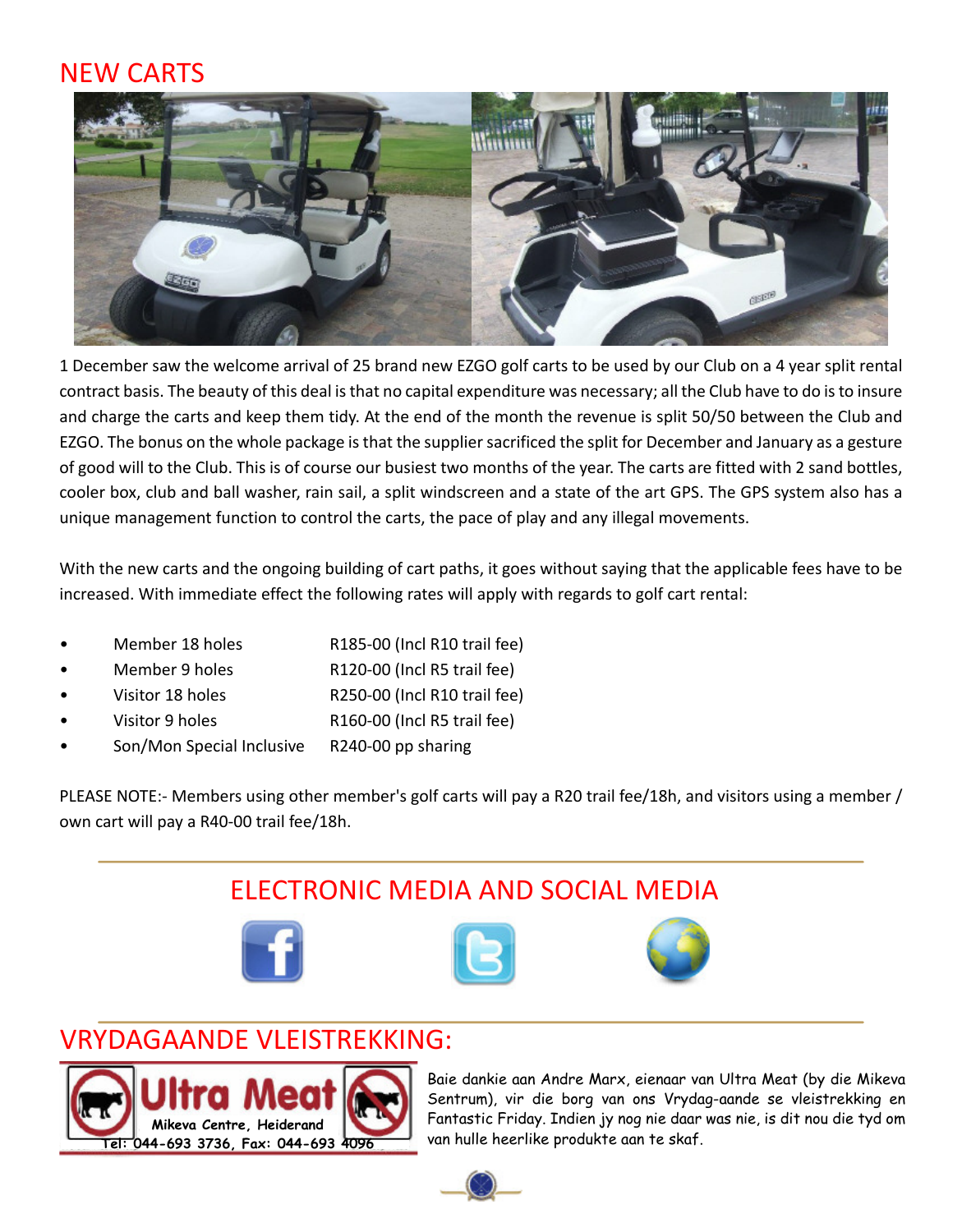#### FINANSIëLE NUUS

OPSOMMING VAN MOSSELBAAI GHOLFKLUB SE FINANSIELE POSISIE SOOS OP 31 OKTOBER 2013.

**Inkomste vir Oktober 2013** R579, 868.00 (R212, 943.00 onder begroting) **Totale uitgawes** R573, 369.00 (R 76,191.00 onder begroting) **Netto resultaat** R112, 017.00 netto verlies na depresiasie en Finansieringskoste

Kumulatief vir hierdie finansiele jaar beloop die inkomste R2,340,007.00 met uitgawes van R2,294,464.00 wat 'n netto wins van R45,542.00 beteken, maar na depresiasie en finansieringskoste ons laat met 'n netto verlies oor die periode van R331,434.00

Die speelfooie inkomste beloop R236, 841.00 teenoor 'n begroting van R379, 948.00, 'n negatiewe afwyking van R143, 106.00.

Bedryfsbates beloop R2, 339,522.00 teenoor bedryfslaste van R975, 709.00 wat toon dat ons likwiditeit tans in 'n bevredigende posisie is.

Bruto wins marge van die kroeg beloop 47.88% teenoor n begrote marge van 54%.

Al die oorblywende afdelings opereer binne begroting en wek geen kommer.

Krediteure is onder beheer en word binne 30 dae betaal.

Die hoofrede vir die negatiewe finansiele afwykings is die aantel rondtes gespeel wat onder begroting is. Die komende seisoen sal hopelik opmaak vir hierdie tekorte.



**Bunkers** We are aware that some of the bunkers on the course do not have the right amount of sand in them. We have also received feedback from the course rating panels and members that some of the bunkers are penalising players unfairly. One example of this is the re-shaping we have done on the fairway bunker on the right of the 7th hole. Raymond and his team have done a costing to replace sand where needed and the quote came to R107 000-00. I would like to remind members that, apart from not having that amount of money readily available, we are also limited when it comes to the specifications of the sand we are supposed to use. We cannot simply use any kind of sand; it has to be a specific grain, clean and from a trusted supplier.

We would like to thank Charl Vorster, who unselfishly donated a laptop with detachable touch screen to the Club. This laptop is worth over R6 000-00, and we are selling raffle tickets to raise money as a part of PROJECT BUNKER SAND. This is a great way for members to support this cause. Please purchase a ticket (or a few) with Lizette at reception. We would also like to thank the Mosselkrakers for their donation of R1200-00 to the fund.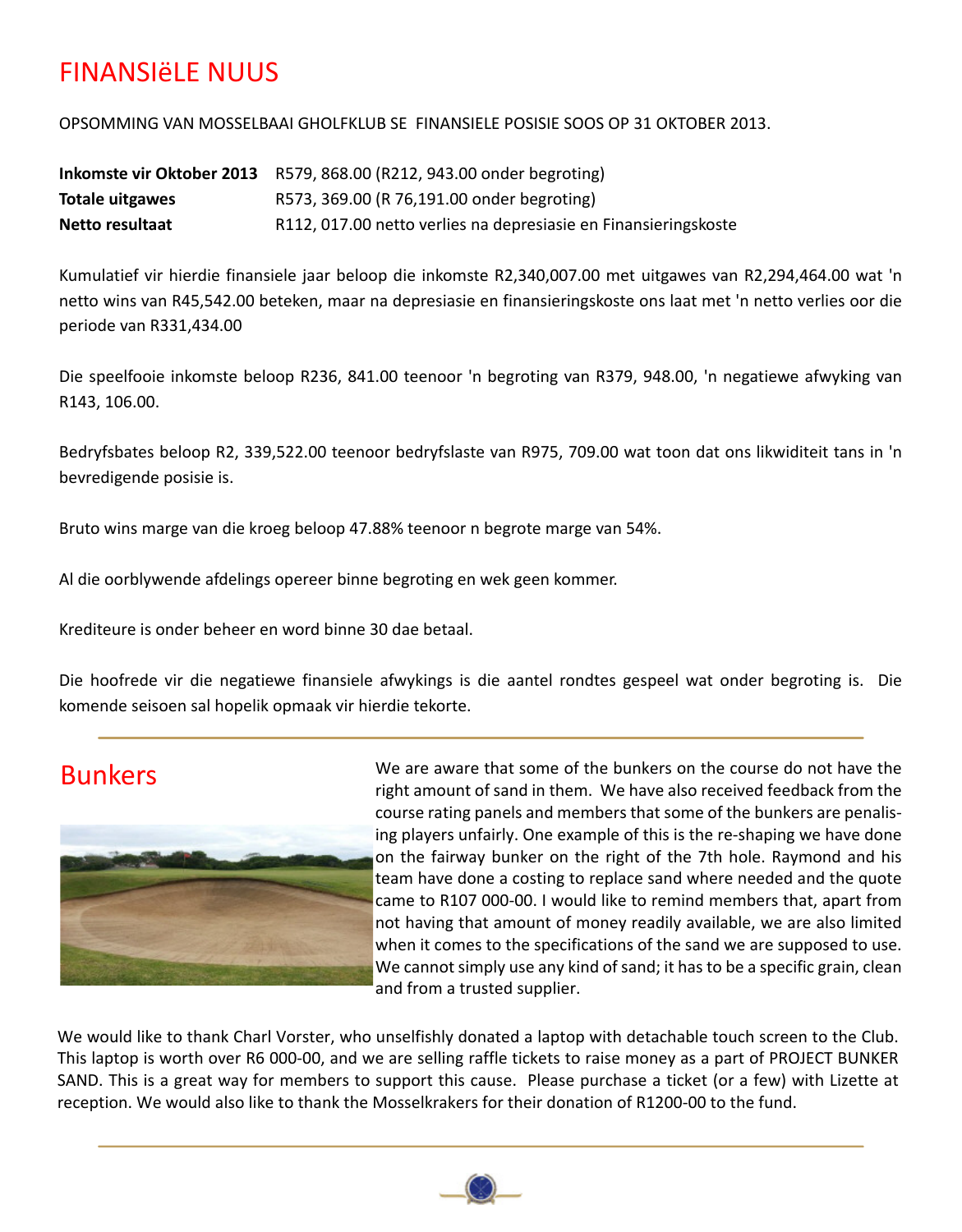#### VAKANSIE KOMPETISIES

| <b>DATUM</b>       | <b>DAG</b>       | <b>KOMPETISIE</b>  | <b>BORG</b>             | <b>FORMAAT</b>     | <b>PRYSUITDELING</b> |  |
|--------------------|------------------|--------------------|-------------------------|--------------------|----------------------|--|
| 11 DESEMBER        | <b>WOENSDAG</b>  | <b>INDIVIDUEEL</b> | <b>RAWSON EIENDOMME</b> | <b>MEDAL</b>       | <b>LSTRYDOM</b>      |  |
| 14 DESEMBER        | <b>SATERDAG</b>  | <b>INDIVIDUEEL</b> | KLUB                    | <b>IPS</b>         | <b>GEEN</b>          |  |
| 16 DESEMBER        | <b>MAANDAG</b>   | INDIVIDUEEL        | KLUB                    | <b>IPS</b>         | <b>GEEN</b>          |  |
| 18 DESEMBER        | <b>WOENSDAG</b>  | <b>INDIVIDUEEL</b> | KLUB                    | <b>IND B/BOGEY</b> | <b>GEEN</b>          |  |
| <b>20 DESEMBER</b> | <b>VRYDAG</b>    | <b>MB CLASSIC</b>  | <b>ATKV/BRANDHOUSE</b>  | <b>BB SFD</b>      | <b>LSTRYDOM</b>      |  |
| <b>21 DESEMBER</b> | <b>SATERDAG</b>  | <b>MB CLASSIC</b>  | <b>RAWSON EIENDOMME</b> | <b>BB SFD</b>      | <b>L STRYDOM</b>     |  |
| l26 DESEMBER       | <b>DONDERDAG</b> | BETERBAL           | KLUB                    | <b>BB SFD</b>      | <b>GEEN</b>          |  |
| 127 DESEMBER       | <b>VRYDAG</b>    | <b>UITNODIGING</b> | MB/ RUSTENBURG          | <b>GEEN</b>        | PRIVAAT              |  |
| 28 DESEMBER        | <b>SATERDAG</b>  | <b>INDIVIDUEEL</b> | IKLUB                   | <b>IPS</b>         | <b>GEEN</b>          |  |
| 1 JANUARIE 14      | <b>WOENSDAG</b>  | <b>INDIVIDUEEL</b> | KLUB                    | <b>IPS</b>         | <b>GEEN</b>          |  |
| 4 JANUARIE         | <b>SATERDAG</b>  | <b>BETERBALL</b>   | KLUB                    | <b>IPS</b>         | <b>GEEN</b>          |  |
|                    |                  |                    |                         |                    |                      |  |

#### GEBORGDE DAE MOET PRYSWENNERS DIE PRYSUITDELING BYWOON.



Lede word daaraan herinner dat, tot verdere kennisgewing, die baan wat gekies word wanneer tellings ingelees word BLOU is vir mans, en ROOI vir dames. Mans wat die senior bowwe gebruik sit hulle telling by die "Forward tees" in.

Ons verwelkom ook vir die immergroen en ou bekende Jannie Lourens terug by die span van MBGK. Jannie is aangestel as "Golf Director" vir die fees seisoen, en ons vertrou dat sy kennis en mense-verhoudings vir die Klub van groot waarde sal wees. *Jannie Lourens*

#### UITSLAE / RESULTS

|                                                                          |                                                |    |                            |                                                        |                                                                                  | <b>MOSSELBAAI GHOLFKLUB</b> |              |              |                |  |
|--------------------------------------------------------------------------|------------------------------------------------|----|----------------------------|--------------------------------------------------------|----------------------------------------------------------------------------------|-----------------------------|--------------|--------------|----------------|--|
| <b>27 NOVEMBER 2013</b><br><b>BB STABLEFORD</b>                          |                                                |    |                            |                                                        | <i><b>4 DECEMBER 2013</b></i><br><b>CHICKEN RUN SERRE</b><br>$P_{\text{KONRUE}}$ |                             |              |              |                |  |
| <b>SAKEMANNE GOLF DAG</b>                                                |                                                |    |                            | <b>PLAYERS IN FIELD</b><br><b><i>ND STABLEFORD</i></b> |                                                                                  |                             |              |              |                |  |
| PLAYERS IN THE FIELD<br><b>NOMINEE</b><br><b>SCORE</b><br><b>COMMAND</b> |                                                |    | <b>HOENDER VAN DIE DAG</b> |                                                        |                                                                                  |                             |              |              |                |  |
|                                                                          | A DIVISION 0-18                                |    |                            |                                                        |                                                                                  |                             |              |              |                |  |
| 1                                                                        | <b>LD GRIESEL / ADRIAAN MAARSCHALK</b>         | 45 | 13                         |                                                        |                                                                                  | A DIVISION 0-9              | BOORE        | <b>H/OAP</b> | <b>NOMINEE</b> |  |
| 2                                                                        | <b>BASSON PIEK / VAN NIEKERK STEYN</b>         | 45 | 18                         |                                                        | 1                                                                                | <b>NOEL DOMINGO</b>         | 39           |              |                |  |
| з                                                                        | <b>BERTU NEL / ALWO DERCKSEN</b>               | 44 | 11                         |                                                        | 2                                                                                | <b>JEAN BORCHARDT</b>       | 37           | 7            |                |  |
| <b>B DIVISION 19-36</b>                                                  |                                                |    |                            |                                                        | 3                                                                                | <b>CASSIE CARSTENS</b>      | 35           | 8            |                |  |
| 1                                                                        | <b>NICO MARAIS / FANUS MINNAAR</b>             | 49 | 30                         |                                                        |                                                                                  | <b>B DIVISION 10-18</b>     | <b>SCORE</b> | <b>H/CAP</b> |                |  |
| 2                                                                        | JOHAN MULLER / LINCHEN BARUCH                  | 47 | 36                         |                                                        | 1                                                                                | <b>KOKKIE RALL</b>          | 40           | 13           |                |  |
| 3                                                                        | <b>ANTON IZAAKSE ( SNR) / JOHAN V RENSBURG</b> | 47 | 20                         |                                                        | 2                                                                                | <b>ANDRE MIDDEL</b>         | 40           | 14           |                |  |
| C DIVISION 37+                                                           |                                                |    |                            |                                                        | 3                                                                                | <b>ROBERT BASS</b>          | 39           | 14           |                |  |
|                                                                          | <b>ANDRE ZIETSMAN / CYNTHIA ZIETSMAN</b>       | 45 | 42                         |                                                        |                                                                                  | <b>C DIVISION 19+</b>       | <b>SCORE</b> | <b>H/CAP</b> |                |  |
| 2                                                                        | <b>KENNY V/D MERWE / LOOD LOUBSER</b>          | 43 | 41                         |                                                        | 1                                                                                | <b>BRIAN POWER</b>          | 41           | 21           |                |  |
| з                                                                        | <b>KOKKIE RALL / RALIE SMIT</b>                | 43 | 38                         |                                                        | 2                                                                                | <b>DEAN BOUWER</b>          | 39<br>39     | 23           |                |  |
| <b>NEAREST THE PIN</b>                                                   |                                                |    |                            |                                                        | 3                                                                                | <b>HETTIE BRUWER</b>        |              | 28           |                |  |
|                                                                          |                                                |    |                            | <b>NEAREST THE PIN</b>                                 |                                                                                  |                             |              |              |                |  |
| 4                                                                        | <b>JAN JOUBERT</b>                             |    |                            |                                                        |                                                                                  | <b>NATHAN SCOTT</b><br>4    |              |              |                |  |
| 8                                                                        | <b>DEREK VAN HEERDEN</b>                       |    |                            |                                                        | 8                                                                                | <b>DAMIANE SCOTT</b>        |              |              |                |  |
| 12                                                                       | <b>WALDO VORSTER</b>                           |    |                            |                                                        |                                                                                  | <b>ANDRE BRUWER</b><br>12   |              |              |                |  |
| 15<br><b>WAYNE MITCHELL</b>                                              |                                                |    |                            |                                                        | 15                                                                               | <b>FANUS MINNAAR</b>        |              |              |                |  |

**Enjoy your golf this week.**



**Louw & Team**